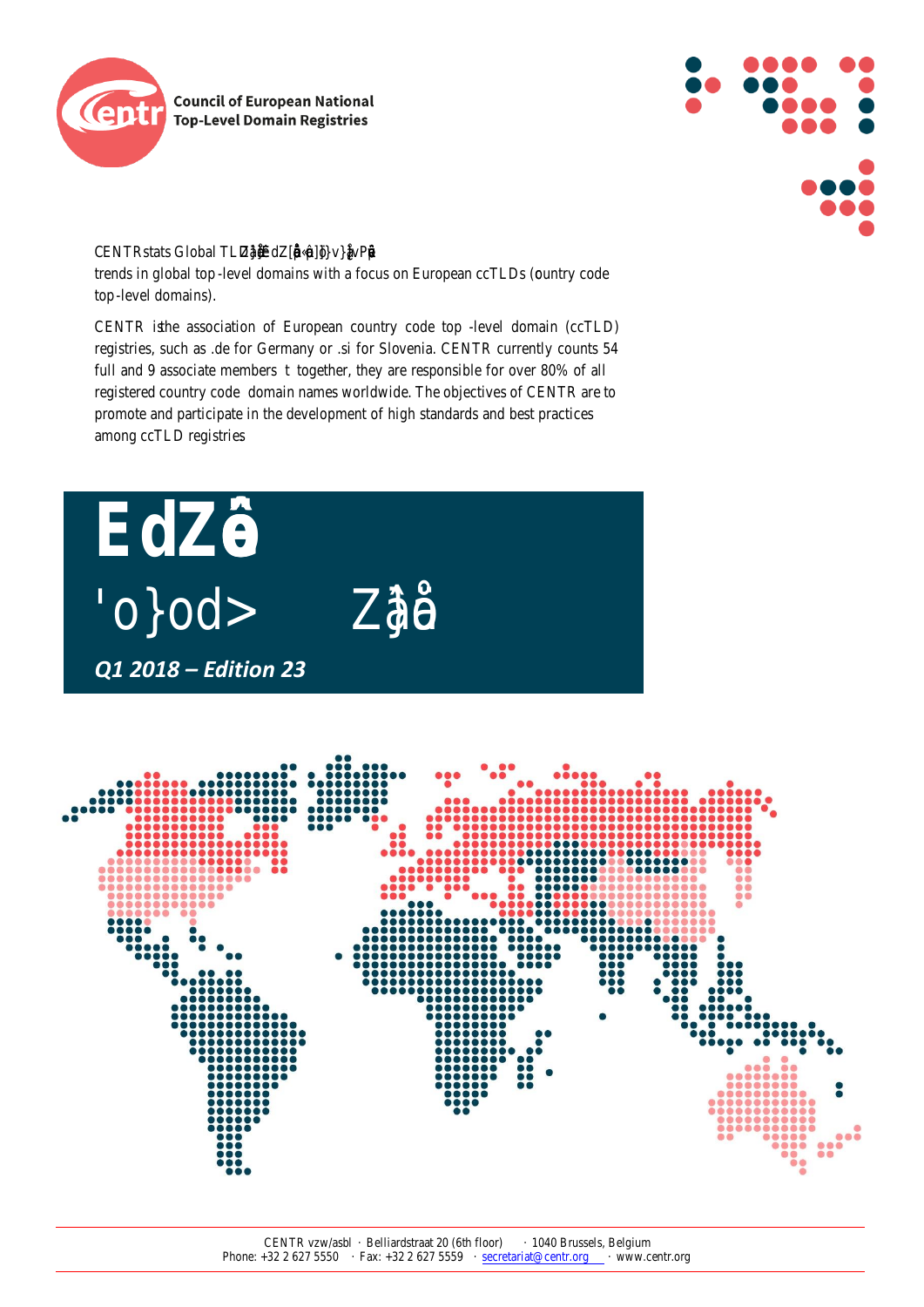The **global TLD market** grew 1.4% YOY at the end of Q1 2018, bringing total recorded domains to an estimated 333 million<sup>1</sup>. In terms of market share, 44% of domain names globally are ccTLDs and 56% are gTLDs. These figures have not changed significantly over the past year or two, despite the addition of hundreds of new gTLDs in that period.

As at April 2018, ccTLDs grew a combined 3.5% YOY with the largest net growth within the European region, which added some 2.5 million domains.

--

While ccTLDs in Europe, Asia and the Americas are all averaging similar percentage growth (2 - 4% YOY), the African region has shown signs of increasing growth over the past 2 years. High growth ccTLDs in the African region recently were .zw (Zimbabwe), .tn (Tunisia) and .cm (Cameroon).

**gTLDs** grew a combined 0.2% over the past year, dragged down by declines in .top, .org, .net. .biz. The largest gTLD, .com, grew at just over 4% and maintains 46% of the global TLD market.

--

High percentage gains were made by .art, .ltd, .work, .stream, .reise and .wedding. More on gTLDs on page 3.

## CENTRstats Global TLD Report 2018/1 **Global TLD Market**

### GLOBAL MARKET | APR 2018

Estimate domains/growth of all  $TLDs*$ 

|               |               | Growth<br>$(YOY)*$ | Domains<br>(est. million) |
|---------------|---------------|--------------------|---------------------------|
| ccTLDs        | Africa (58)   | 16.2%              | 3.3                       |
|               | Americas (53) | 3.6%               | 13.7                      |
|               | Asia (98)     | 1.8%               | 37.6                      |
|               | Europe (58)   | 3.6%               | 72.2                      |
| gTLDs (1,238) |               | 0.2%               | 186.5                     |
|               |               | 1.4%               | 333.1                     |







1 Growth calculations exclude TLDs with inconsistent or unreliable registration data

\*Some figures exclude TLDs with inconsistent data. See last page for more detail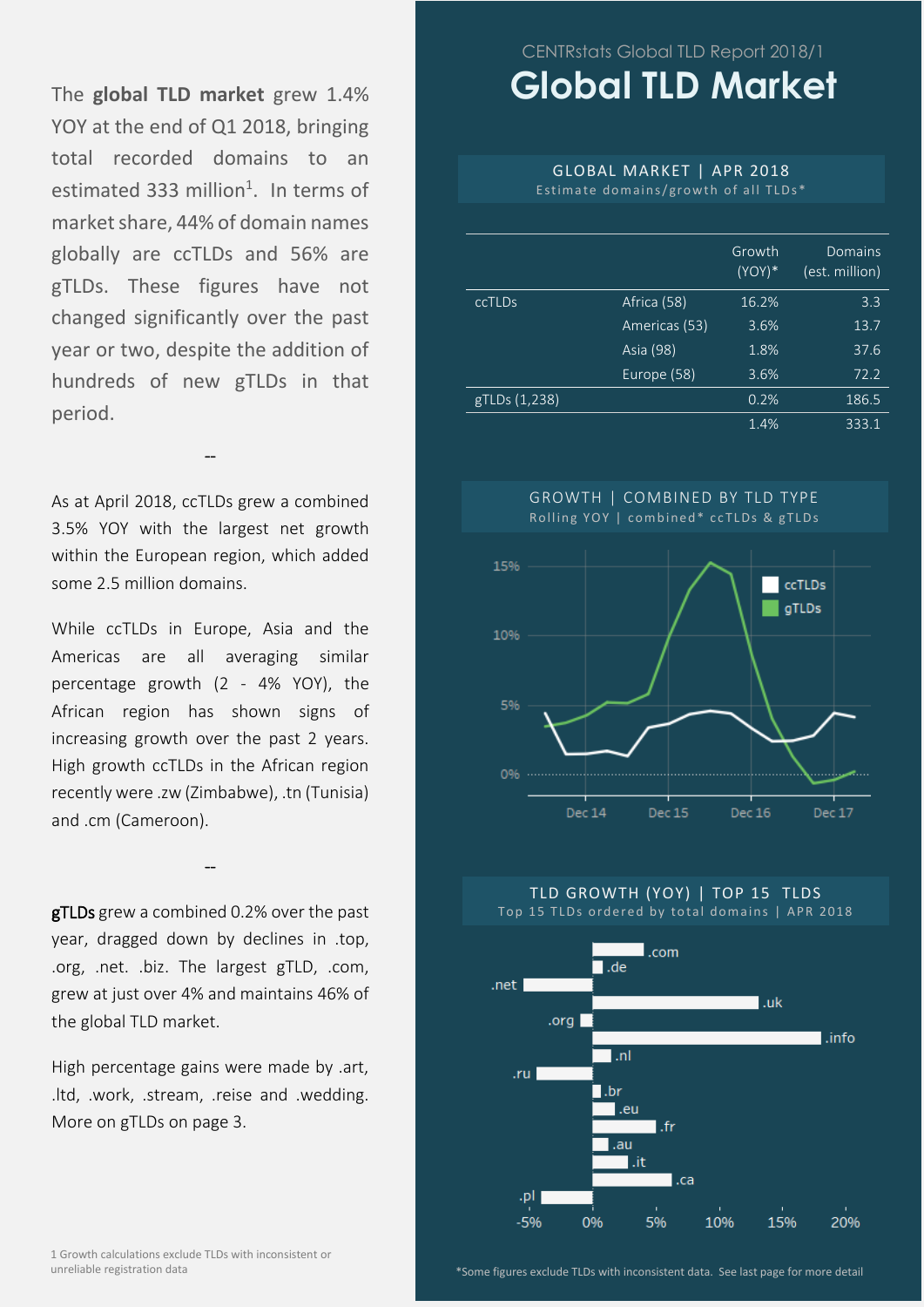The European ccTLD market grew 3.6% YOY and continues a period of stable growth (see chart) with some ccTLDs even reversing the slowing growth seen in previous years. The stabilisation in growth is in part due to a decline in average deletion rates along with flat rates of new domains and renews.

The TLD market in Europe is estimated at 100 million domains (locally registered ccTLD & gTLDs)<sup>1</sup> of which 59% is made up of European-based ccTLDs – an increase of around 1% YOY. The increase is in part due to declines in local registrations under .biz, .info, .mobi, .net and .org across in most countries. New gTLDs represent less than 2% of domains in Europe and as a whole have not grown significantly over the past year.

At country level, the local/national ccTLD is most commonly the TLD of choice<sup>1</sup> and is generally followed by .com. .eu is often within the top 5 and over the past year, it has grown the highest (%) in Austria, Portugal and Croatia.

--

New research conducted by CENTR into European ccTLD pricing shows a median retail price of 10 EUR (ex-tax, new registration) <sup>2</sup> with a range of 1-60 EUR. At registry level, the median whoelsale price is 6 EUR ex-tax. Research has shown that there is a reasonably strong positive correlation between wholesale and retail prices, suggesting registrars adjust their prices to support the underlying wholesale price.

1 - Market shares calculated on locally regisered domains under ccTLD, gTLDs and other European ccTLDs. Sample: 37 countries. 2 - CENTR full member survey Jan 2018 and research on 200+ registrar price points (based on largest registrars of European ccTLDs).

CENTRstats Global TLD Report 2018/1

# **European ccTLDs**

|                              | Total<br>Growth (YOY) | Domains<br>(est.million) |
|------------------------------|-----------------------|--------------------------|
| Large ccTLDs (12)            | 3.7%                  | 59.7                     |
| Medium ccTLDs (13)           | 3.0%                  | 10.9                     |
| Smaller ccTLDs (20)          | 3.4%                  | 1.7                      |
| $Converso: CENTD$ ADD $2010$ | 3.6%                  | 72.3                     |

Source: CENTR. APR 2018.



GROWTH YOY | TOP 20 CENTR MEMBERS

Top 20 largest CENTR members | APR 2018



\*Chart shows top 20 CENTR full members. CENTR full members based largly in the European region with exception of.ca (Canada).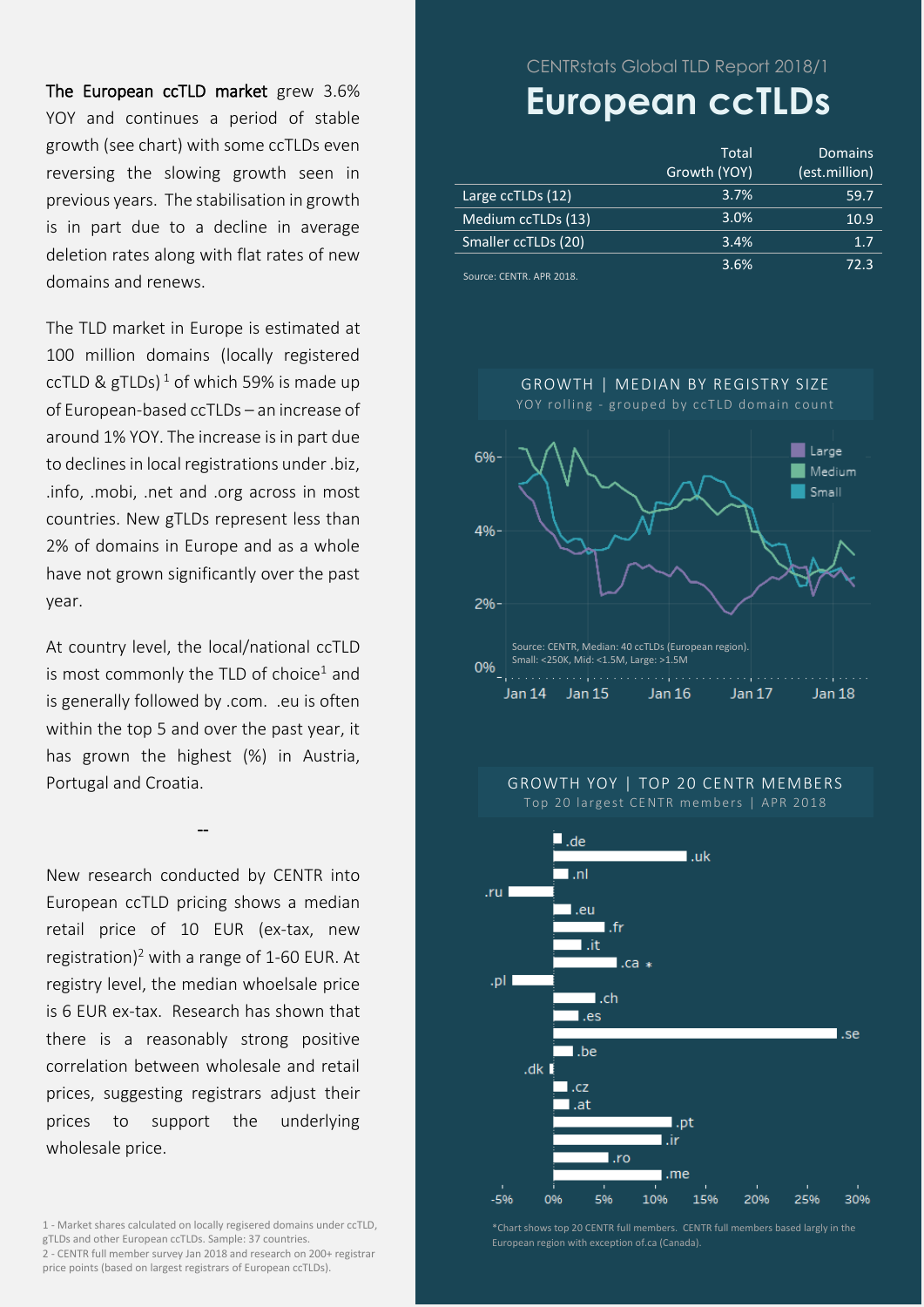Combined gTLDs grew marginally (0.1%) over the past 12 months and is estimated at 186 million domains. Of the legacy gTLDs, .com and .info are the only ones to have maintained consistent positive growth over the past year (4.1% and 18% YOY respectively at April 2018). Other larger legacy gTLDs such as .net, .org and .biz have all declined in total domains.

Of new gTLDs from the 2012 ICANN application round, roughly a third have contracted over the past 12 months. In contrast, the rate of domain names that are parked<sup>1</sup> has fallen from an estimated 63% in January to 59% in April 2018. The lowest rates of parked domains are within the geographic TLD category.

.com maintains around 71% of the global gTLD market with the rest attributed to other legacy gTLDs (18%) and new gTLDs at around 11%. .com is also predicted to retain and potentially increase this share given its growth trend (right), which has been increasing. Average deletion rates in .com have slowed, which may explain the upward growth trend.

Geographic gTLDs grew at a median rate of 1.9% YOY. Despite relatively low growth in this group, geographic TLDs also have some of the lowest rates of domain parking among all new gTLDs, suggesting end-user take up and usage may be higher than other gTLDs – this is likely to assist in their longer term sustainability.

**--**

1 Parked domains are domain names without association to services such as e-mail or a website. Parked statistics sourced from ntldstats.com.

2 Excludes recently launched and brand TLDs. Sample of 425 new gTLDs that had a minimum of 1000 domains at the start of the 2017. CENTRstats Global TLD Report 2018/1

# **Global gTLDs**

|                   | Total<br>Growth (YOY) | Domains<br>(est. million) | $%$ all<br>gTLDs |
|-------------------|-----------------------|---------------------------|------------------|
| .com              | 4.1%                  | 132.3                     | 71%              |
| Other legacy (13) | $-0.6%$               | 34.0                      | 18%              |
| Geographic (58)   | 17.1%                 | 0.7                       | $< 1\%$          |
| All other (603)   | $-20.4%$              | 18.9                      | 10%              |
|                   | 0.1%                  | 186.0                     |                  |

Brand TLDs excluded.



Source: CENTR. Excludes brand TLDs and TLDs with less than 500 domains

GTLD GROWTH (YOY) | TOP 20 GTLDs Top 20 largest gTLDs | APR 2018



#### **Explore gTLD interactive stats at [stats.centr.org/gtlds](https://stats.centr.org/gtlds)**